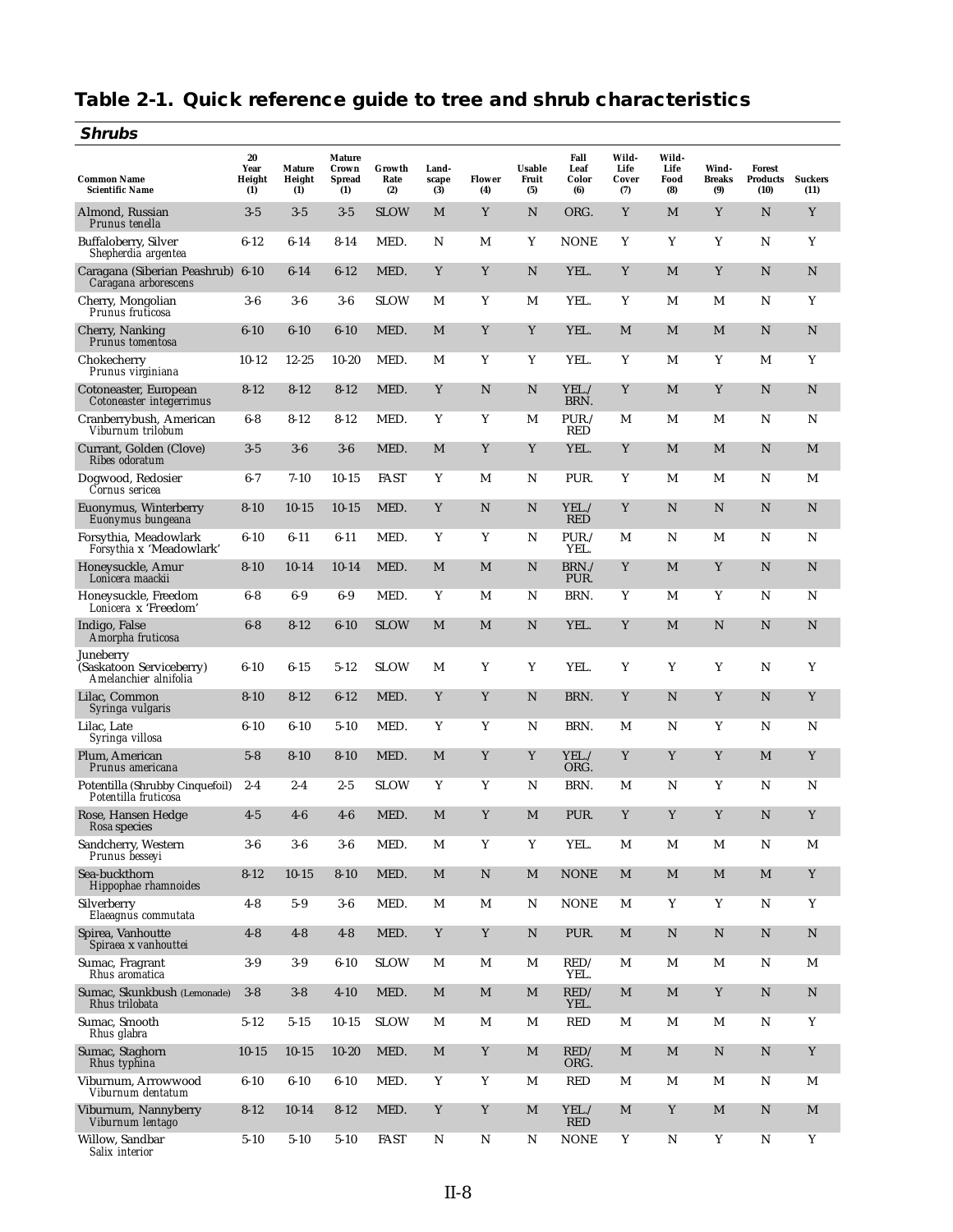### **Shrubs (cont.)**

| Power         | <b>USDA</b><br>Hard. | N.D.<br>Hard.        |              | ------------ Soil Adaptation | Sodic/                | ------------<br>Alka- | - Temp. Adapt. -<br>Cold/ | Hot/         | Shade        | Estab-                     | Snow/Ice                 | Unique                       |                                                                |
|---------------|----------------------|----------------------|--------------|------------------------------|-----------------------|-----------------------|---------------------------|--------------|--------------|----------------------------|--------------------------|------------------------------|----------------------------------------------------------------|
| Lines<br>(12) | <b>Zones</b><br>(13) | <b>Zones</b><br>(13) | Dry<br>(14)  | Wet<br>(14)                  | <b>Saline</b><br>(14) | line<br>(14)          | Wind<br>(15)              | Wind<br>(15) | (16)         | Tolerance lishment<br>(17) | <b>Tolerance</b><br>(18) | Feature<br>(19)              | <b>Common Name</b><br><b>Scientific Name</b>                   |
| Y             | $\boldsymbol{2}$     | A,B,C                | M            | N                            | $\mathbb N$           | M                     | Y                         | M            | N            | M                          | M                        | Seeds                        | Almond, Russian<br>Prunus tenella                              |
| Y             | 2                    | A,B,C                | Y            | N                            | Y                     | Y                     | Y                         | Y            | N            | Y                          | N                        | Thorns,<br>fruit             | Buffaloberry, Silver<br>Shepherdia argentea                    |
| Y             | $\boldsymbol{2}$     | A,B,C                | Y            | N                            | Y                     | Y                     | Y                         | Y            | M            | Y                          | M                        | Seed<br>pods                 | Caragana (Siberian Peashrub)<br>Caragana arborescens           |
| Y             | $\boldsymbol{2}$     | A,B                  | M            | N                            | N                     | N                     | Y                         | М            | N            | M                          | M                        | Fruit<br>color               | Cherry, Mongolian<br>Prunus fruticosa                          |
| Y             | $\boldsymbol{2}$     | A,B                  | M            | N                            | ${\bf N}$             | M                     | Y                         | M            | N            | Y                          | M                        | Leaf texture,<br>short-lived | Cherry, Nanking<br>Prunus tomentosa                            |
| Y             | $\boldsymbol{2}$     | A,B,C                | M            | N                            | N                     | M                     | Y                         | Y            | М            | Y                          | Y                        | Fruit                        | Chokecherry<br>Prunus virginiana                               |
| Y             | 3                    | A,B                  | M            | N                            | $\mathbb N$           | M                     | Y                         | Y            | M            | Y                          | M                        | Fruit<br>color               | Cotoneaster, European<br>Cotoneaster integerrimus              |
| Y             | 2                    | A,B                  | N            | N                            | N                     | M                     | Y                         | M            | Y            | Y                          | M                        | Fall color,<br>fruit color   | Cranberrybush, American<br>Viburnum trilobum                   |
| Y             | $\overline{c}$       | A,B,C                | M            | $\mathbf N$                  | Y                     | $\mathbf Y$           | $\mathbf Y$               | Y            | M            | Y                          | M                        | <b>Spicy</b><br>flower       | Currant, Golden (Clove)<br>Ribes odoratum                      |
| Y             | $\boldsymbol{2}$     | A,B                  | N            | Y                            | N                     | M                     | Y                         | M            | Y            | Y                          | M                        | Red<br>twigs                 | Dogwood, Redosier<br>Cornus sericea                            |
| Y             | $\overline{4}$       | $A,B^*$              | $\mathbf N$  | $\mathbb N$                  | ${\bf N}$             | M                     | M                         | M            | M            | M                          | M                        | Pink/red<br>fruit            | Euonymus, Winterberry<br>Euonymus bungeana                     |
| Y             | 3                    | A,B                  | M            | N                            | N                     | M                     | Y                         | M            | М            | Y                          | M                        | Early<br>flower              | Forsythia, Meadowlark<br>Forsythia x 'Meadowlark'              |
| Y             | $\boldsymbol{2}$     | A,B,C                | M            | M                            | N                     | Y                     | Y                         | Y            | Y            | Y                          | M                        | Aphid<br>resistant           | Honeysuckle, Amur<br>Lonicera maackii                          |
| Y             | 4                    | A,B                  | Y            | M                            | Y                     | Y                     | Y                         | Y            | N            | Y                          | M                        | Aphid<br>resistant           | Honeysuckle, Freedom<br>Lonicera x 'Freedom'                   |
| Y             | 3                    | A,B                  | M            | Y                            | N                     | M                     | M                         | M            | $\mathbf N$  | Y                          | M                        | Purple<br>flower             | Indigo, False<br>Amorpha fruticosa                             |
| Y             | $\boldsymbol{2}$     | A,B,C                | M            | N                            | N                     | M                     | Y                         | М            | М            | M                          | M                        | Fruit                        | Juneberry<br>(Saskatoon Serviceberry)<br>Amelanchier alnifolia |
| Y             | $\boldsymbol{2}$     | A,B,C                | Y            | N                            | Y                     | Y                     | Y                         | Y            | ${\bf N}$    | Y                          | M                        | Fragrant<br>flower           | Lilac, Common<br>Syringa vulgaris                              |
| Y             | 2                    | A,B                  | M            | N                            | N                     | M                     | Y                         | M            | N            | Y                          | M                        | Late<br>flower               | Lilac, Late<br>Syringa villosa                                 |
| Y             | 3                    | A,B,C                | M            | N                            | ${\bf N}$             | M                     | Y                         | Y            | M            | Y                          | M                        | Fruit                        | Plum, American<br>Prunus americana                             |
| Y             | 2                    | A,B,C                | Y            | N                            | N                     | M                     | Y                         | Y            | N            | Y                          | M                        | Flower                       | Potentilla (Shrubby Cinquefoil)<br>Potentilla fruticosa        |
| Y             | $\boldsymbol{2}$     | A,B,C                | Y            | N                            | $\mathbb N$           | Y                     | Y                         | Y            | M            | Y                          | M                        | Flower,<br>thorns            | Rose, Hansen Hedge<br>Rosa species                             |
| Y             | 3                    | A,B,C                | M            | N                            | N                     | M                     | Y                         | Y            | N            | Y                          | M                        | Fruit,<br>short-lived        | Sandcherry, Western<br>Prunus besseyi                          |
| Y             | 3                    | A, B                 | $\mathbf{M}$ | $\mathbf{M}$                 | $\mathbf Y$           | $\mathbf Y$           | Y                         | $\mathbf Y$  | $\mathbf N$  | $\mathbf Y$                | M                        | Fruit,<br>thorns             | Sea-buckthorn<br>Hippophae rhamnoides                          |
| Y             | $\boldsymbol{2}$     | A,B,C                | Y            | М                            | Y                     | Y                     | Y                         | Y            | N            | M                          | M                        | Leaf color,<br>fruit         | Silverberry<br>Elaeagnus commutata                             |
| $\mathbf Y$   | 3                    | A,B                  | $\mathbf{M}$ | $\mathbf N$                  | ${\bf N}$             | M                     | $\mathbf{M}$              | $\mathbf M$  | $\mathbf M$  | M                          | $\mathbf{M}$             | Flower                       | Spirea, Vanhoutte<br>Spiraea x vanhouttei                      |
| Y             | 4                    | $A,B^*$              | M            | M                            | N                     | M                     | M                         | M            | М            | Y                          | M                        | Fall color                   | Sumac, Fragrant<br>Rhus aromatica                              |
| Y             | 3                    | A,B,C                | M            | N                            | Y                     | M                     | Y                         | M            | M            | Y                          | M                        | Fall color                   | Sumac, Skunkbush (Lemonade)<br>Rhus trilobata                  |
| Y             | 3                    | A,B,C                | M            | M                            | N                     | M                     | Y                         | Y            | М            | $\mathbf Y$                | M                        | Fall color                   | Sumac, Smooth<br>Rhus glabra                                   |
| $\mathbf Y$   | $\mathbf{3}$         | $\mathbf{A}$         | $\mathbf{M}$ | M                            | $\mathbf N$           | $\mathbf{M}$          | $\mathbf N$               | M            | $\mathbf{M}$ | Y                          | M                        | Seed heads,<br>fall color    | Sumac, Staghorn<br>Rhus typhina                                |
| Y             | $\boldsymbol{2}$     | A                    | N            | M                            | N                     | N                     | M                         | M            | М            | M                          | M                        | Leaf color,<br>fruit         | Viburnum, Arrowwood<br>Viburnum dentatum                       |
| $\mathbf Y$   | $\mathbf{2}$         | A,B,C                | M            | M                            | N                     | $\mathbf{M}$          | Y                         | $\mathbf M$  | $\mathbf M$  | $\mathbf Y$                | M                        | Winter food<br>for wildlife  | Viburnum, Nannyberry<br>Viburnum lentago                       |
| Y             | 3                    | A,B,C                | N            | Y                            | N                     | M                     | Y                         | M            | N            | $\mathbf Y$                | M                        | Thickets                     | Willow, Sandbar<br>Salix interior                              |

\* Refer to Quick Reference Legend #13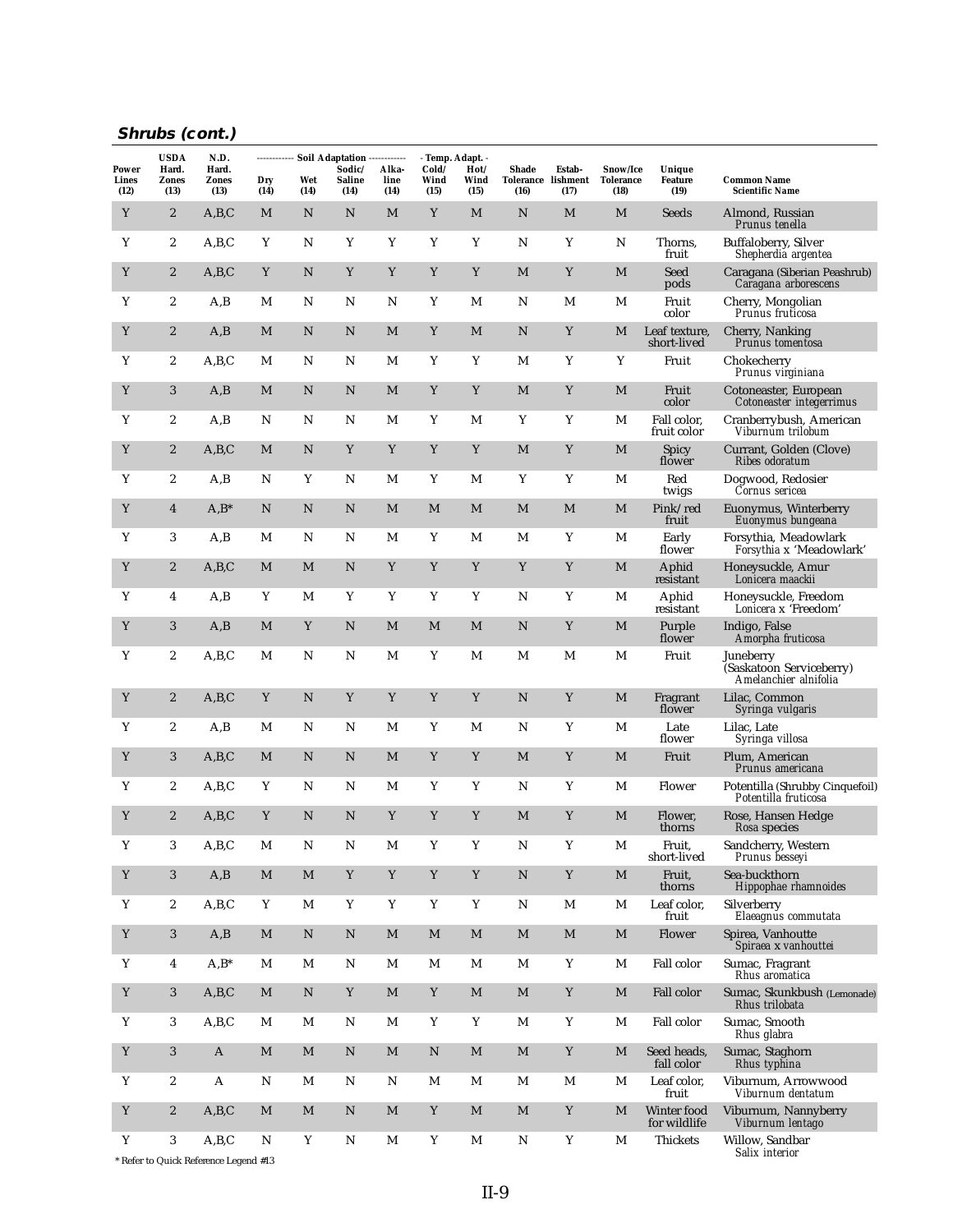# **Table 2-1. Quick reference guide to tree and shrub characteristics**

| <b>Small Trees</b>                                          |                             |                                |                                                |                       |                       |                      |                               |                              |                               |                              |                               |                                          |                        |
|-------------------------------------------------------------|-----------------------------|--------------------------------|------------------------------------------------|-----------------------|-----------------------|----------------------|-------------------------------|------------------------------|-------------------------------|------------------------------|-------------------------------|------------------------------------------|------------------------|
| <b>Common Name</b><br><b>Scientific Name</b>                | 20<br>Year<br>Height<br>(1) | <b>Mature</b><br>Height<br>(1) | <b>Mature</b><br>Crown<br><b>Spread</b><br>(1) | Growth<br>Rate<br>(2) | Land-<br>scape<br>(3) | <b>Flower</b><br>(4) | <b>Usable</b><br>Fruit<br>(5) | Fall<br>Leaf<br>Color<br>(6) | Wild-<br>Life<br>Cover<br>(7) | Wild-<br>Life<br>Food<br>(8) | Wind-<br><b>Breaks</b><br>(9) | <b>Forest</b><br><b>Products</b><br>(10) | <b>Suckers</b><br>(11) |
| Apple, Common<br>Malus pumila                               | $15 - 18$                   | $15 - 25$                      | $10 - 25$                                      | MED.                  | M                     | Y                    | Y                             | BRN./<br>YEL.                | N                             | M                            | M                             | M                                        | $\overline{N}$         |
| Apricot, Manchurian<br>Prunus armeniaca var. mandshurica    | $8 - 14$                    | $10 - 15$                      | $12 - 18$                                      | MED.                  | M                     | Y                    | Y                             | YEL./<br>ORG.                | M                             | Y                            | Y                             | M                                        | N                      |
| Chokecherry, Amur<br>Prunus maackii                         | $15 - 20$                   | $15 - 25$                      | $15 - 25$                                      | MED.                  | Y                     | Y                    | M                             | YEL.                         | N                             | M                            | $\overline{N}$                | M                                        | $\overline{N}$         |
| Crabapple, Flowering<br>Malus hybrids                       | $10 - 15$                   | $10 - 25$                      | $15 - 25$                                      | MED.                  | Y                     | Y                    | Y                             | YEL./<br><b>RED</b>          | M                             | Y                            | M                             | M                                        | N                      |
| Crabapple, Siberian<br>Malus hybrids                        | $10 - 15$                   | $15 - 25$                      | $15 - 25$                                      | MED.                  | Y                     | Y                    | M                             | YEL.                         | M                             | Y                            | Y                             | M                                        | $\mathbf N$            |
| Hawthorn, Arnold<br>Crataegus arnoldiana                    | $10 - 12$                   | $15 - 20$                      | $15 - 20$                                      | <b>SLOW</b>           | M                     | Y                    | M                             | YEL.                         | Y                             | M                            | Y                             | N                                        | N                      |
| Ironwood (American Hop-hornbeam) 10-15<br>Ostrya virginiana |                             | $15 - 30$                      | $12 - 25$                                      | <b>SLOW</b>           | Y                     | M                    | N                             | YEL./<br>ORG.                | M                             | N                            | $\mathbf N$                   | M                                        | $\mathbf N$            |
| Lilac, Japanese Tree<br>Syringa reticulata                  | $12 - 15$                   | $20 - 25$                      | $15 - 25$                                      | MED.                  | Y                     | Y                    | N                             | BRN.                         | M                             | N                            | M                             | N                                        | N                      |
| Maple, Amur<br>Acer ginnala                                 | $10 - 12$                   | $15 - 20$                      | $15 - 20$                                      | MED.                  | Y                     | M                    | $\overline{N}$                | YEL./<br><b>RED</b>          | M                             | N                            | Y                             | N                                        | $\overline{N}$         |
| Maple, Tatarian<br>Acer tataricum                           | $10-12$                     | 18-30                          | $15 - 25$                                      | MED.                  | Y                     | M                    | N                             | YEL.                         | M                             | N                            | Y                             | N                                        | N                      |
| Mountain-ash, European<br>Sorbus aucuparia                  | $15 - 20$                   | $20 - 30$                      | $15 - 25$                                      | MED.                  | Y                     | Y                    | M                             | RED/<br>YEL.                 | M                             | M                            | $\mathbf N$                   | $\overline{N}$                           | N                      |
| Pear, Ussurian (Harbin)<br>Pyrus ussuriensis                | $12 - 14$                   | $15 - 30$                      | $15 - 20$                                      | MED.                  | M                     | Y                    | M                             | ORG. /<br>YEL.               | M                             | Y                            | Y                             | N                                        | N                      |
| Russian-olive<br>Elaeagnus angustifolia                     | $10-16$                     | $15 - 25$                      | $12 - 25$                                      | <b>FAST</b>           | M                     | M                    | N                             | <b>NONE</b>                  | M                             | Y                            | Y                             | M                                        | $\overline{N}$         |

#### **Medium and Tall Trees**

| <b>Common Name</b><br><b>Scientific Name</b>   | 20<br>Year<br>Height<br>(1) | <b>Mature</b><br>Height<br>(1) | <b>Mature</b><br>Crown<br><b>Spread</b><br>(1) | Growth<br>Rate<br>(2) | Land-<br>scape<br>(3) | <b>Flower</b><br>(4) | Usable<br>Fruit<br>(5) | Fall<br>Leaf<br>Color<br>(6) | Wild-<br>Life<br>Cover<br>(7) | Wild-<br>Life<br>Food<br>(8) | Wind-<br><b>Breaks</b><br>(9) | <b>Forest</b><br><b>Products</b><br>(10) | <b>Suckers</b><br>(11) |
|------------------------------------------------|-----------------------------|--------------------------------|------------------------------------------------|-----------------------|-----------------------|----------------------|------------------------|------------------------------|-------------------------------|------------------------------|-------------------------------|------------------------------------------|------------------------|
| Ash. Black<br>Fraxinus nigra                   | $18 - 20$                   | $30 - 50$                      | $15 - 30$                                      | MED.                  | Y                     | N                    | N                      | YEL.                         | M                             | M                            | M                             | Y                                        | N                      |
| Ash, Green<br>Fraxinus pennsylvanica           | 20-30                       | $35 - 65$                      | $30 - 40$                                      | MED.                  | Y                     | N                    | N                      | YEL.                         | M                             | M                            | Y                             | Y                                        | N                      |
| Ash, Manchurian<br>Fraxinus mandshurica        | $18 - 20$                   | $30 - 55$                      | $25 - 35$                                      | MED.                  | Y                     | ${\bf N}$            | N                      | YEL.                         | M                             | M                            | M                             | N                                        | $\mathbf N$            |
| Aspen, Quaking<br>Populus tremuloides          | 25-30                       | $25 - 60$                      | $20 - 30$                                      | <b>FAST</b>           | M                     | M                    | N                      | YEL.                         | Y                             | Y                            | M                             | Y                                        | Y                      |
| Birch, Paper<br>Betula papyrifera              | $20 - 25$                   | $30 - 55$                      | $20 - 40$                                      | MED.                  | Y                     | M                    | $\mathbf N$            | YEL.                         | N                             | M                            | N                             | Y                                        | $\mathbf N$            |
| <b>Boxelder</b><br>Acer negundo                | $18 - 20$                   | $30 - 60$                      | $30 - 60$                                      | <b>FAST</b>           | N                     | M                    | N                      | YEL./<br>BRN.                | M                             | M                            | Y                             | M                                        | N                      |
| Buckeye, Ohio<br>Aesculus glabra               | $12 - 15$                   | $20 - 40$                      | $20 - 35$                                      | <b>SLOW</b>           | M                     | Y                    | N                      | YEL./<br><b>RED</b>          | M                             | Y                            | N                             | N                                        | N                      |
| Cottonwood<br>Populus deltoides                | $38 - 46$                   | $50 - 100$                     | $40 - 75$                                      | <b>FAST</b>           | M                     | M                    | N                      | YEL.                         | M                             | M                            | Y                             | Y                                        | N                      |
| Elm, American<br>Ulmus americana               | $25 - 30$                   | $45 - 65$                      | $30 - 50$                                      | MED.                  | M                     | $\mathbf N$          | $\mathbf N$            | YEL.                         | M                             | M                            | Y                             | Y                                        | N                      |
| Elm, Japanese<br>Ulmus davidiana var. japonica | $25 - 30$                   | $35 - 55$                      | $25 - 35$                                      | MED.                  | Y                     | N                    | N                      | YEL.                         | M                             | M                            | M                             | M                                        | N                      |
| Elm. Siberian<br>Ulmus pumila                  | 24-30                       | $25 - 50$                      | $20 - 40$                                      | MED.                  | $\mathbf N$           | $\mathbf N$          | $\overline{N}$         | BRN.                         | M                             | M                            | Y                             | N                                        | M                      |
| Hackberry, Common<br>Celtis occidentalis       | 18-22                       | $40 - 60$                      | $25 - 45$                                      | MED.                  | Y                     | N                    | N                      | YEL.                         | M                             | Y                            | M                             | Y                                        | N                      |
| Honeylocust, Common<br>Gleditsia triacanthos   | $15 - 20$                   | $30 - 50$                      | $30 - 40$                                      | <b>FAST</b>           | M                     | $\mathbf N$          | N                      | YEL.                         | N                             | M                            | N                             | M                                        | N                      |
| Linden, American (Basswood)<br>Tilia americana | $20 - 25$                   | 50-70                          | $30 - 50$                                      | MED.                  | Y                     | Y                    | N                      | BRN./<br>YEL.                | M                             | M                            | N                             | Y                                        | M                      |

*(Continued)*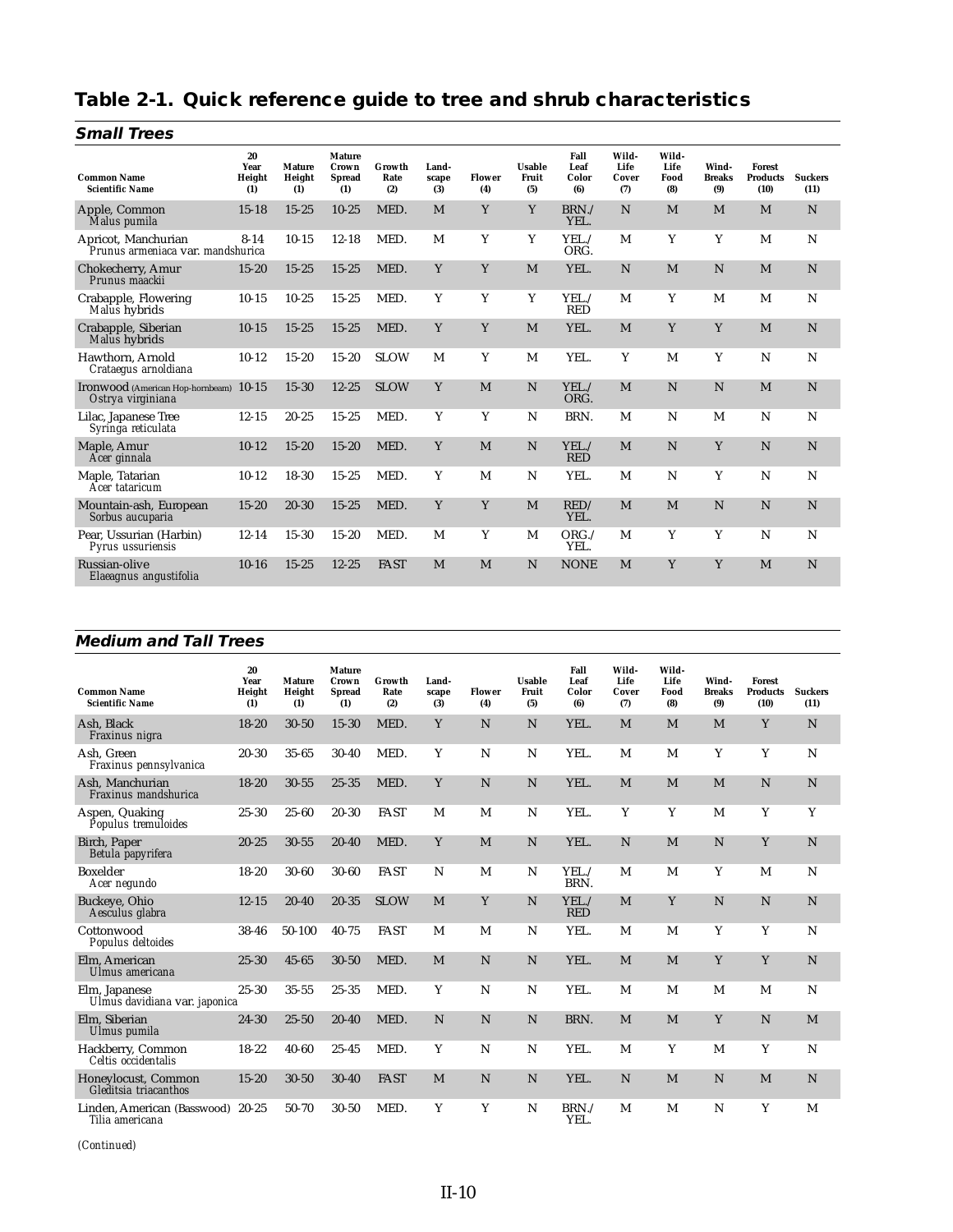|                        | <b>Small Trees (cont.)</b>                   |                                       |                           |                |                                                                 |                       |                       |                                          |                                          |                            |                                      |                                  |                                                          |
|------------------------|----------------------------------------------|---------------------------------------|---------------------------|----------------|-----------------------------------------------------------------|-----------------------|-----------------------|------------------------------------------|------------------------------------------|----------------------------|--------------------------------------|----------------------------------|----------------------------------------------------------|
| Power<br>Lines<br>(12) | <b>USDA</b><br>Hard.<br><b>Zones</b><br>(13) | N.D.<br>Hard.<br><b>Zones</b><br>(13) | ----------<br>Dry<br>(14) | Wet<br>(14)    | Soil Adaptation ------------<br>Sodic/<br><b>Saline</b><br>(14) | Alka-<br>line<br>(14) | Cold/<br>Wind<br>(15) | - Temp. Adapt. -<br>Hot/<br>Wind<br>(15) | <b>Shade</b><br><b>Tolerance</b><br>(16) | Estab-<br>lishment<br>(17) | Snow/Ice<br><b>Tolerance</b><br>(18) | Unique<br><b>Feature</b><br>(19) | <b>Common Name</b><br><b>Scientific Name</b>             |
| Y                      | 3                                            | $A, B, C^*$                           | M                         | N              | N                                                               | N                     | M                     | M                                        | N                                        | M                          | M                                    | Fruit                            | Apple, Common<br>Malus pumila                            |
| Y                      | 3                                            | A,B,C                                 | M                         | N              | N                                                               | M                     | Y                     | Y                                        | N                                        | Y                          | M                                    | Fruit                            | Apricot, Manchurian<br>Prunus armeniaca var. mandshurica |
| Y                      | 3                                            | A, B                                  | M                         | $\overline{N}$ | N                                                               | M                     | Y                     | $\mathbf{M}$                             | $\overline{N}$                           | Y                          | M                                    | Orange<br>bark                   | Chokecherry, Amur<br>Prunus maackii                      |
| Y                      | 3                                            | $A, B, C^*$                           | M                         | N              | N                                                               | M                     | M                     | M                                        | $\mathbf N$                              | M                          | M                                    | Varied shape,<br>fruit, flowers  | Crabapple, Flowering<br>Malus hybrids                    |
| M                      | $\overline{2}$                               | A,B,C                                 | M                         | $\mathbf N$    | $\mathbf N$                                                     | M                     | Y                     | Y                                        | N                                        | Y                          | M                                    | <b>Disease</b><br>resistance     | Crabapple, Siberian<br>Malus baccata                     |
| Y                      | 3                                            | A,B,C                                 | Y                         | M              | M                                                               | M                     | Y                     | Y                                        | N                                        | M                          | M                                    | Thorns.<br>Fruit                 | Hawthorn, Arnold<br>Crataegus arnoldiana                 |
| M                      | 3                                            | A, B                                  | N                         | M              | N                                                               | N                     | M                     | M                                        | Y                                        | N                          | M                                    | Shape of<br>fruit drupe          | Ironwood (American Hop-hornbeam)<br>Ostrya virginiana    |
| Y                      | 3                                            | A, B                                  | M                         | N              | N                                                               | M                     | Y                     | M                                        | N                                        | M                          | M                                    | Flower                           | Lilac, Japanese Tree<br>Syringa reticulata               |
| Y                      | $\overline{2}$                               | A,B,C                                 | M                         | $\mathbf N$    | N                                                               | N                     | Y                     | Y                                        | N                                        | Y                          | M                                    | <b>Fall color</b><br>variation   | Maple, Amur<br>Acer ginnala                              |
| M                      | $\mathbf{2}$                                 | A,B,C                                 | M                         | N              | N                                                               | N                     | Y                     | Y                                        | N                                        | Y                          | M                                    | Fall color<br>variation          | Maple. Tatarian<br><b>Acer tataricum</b>                 |
| M                      | 3                                            | A, B                                  | N                         | $\mathbf N$    | N                                                               | M                     | M                     | M                                        | N                                        | M                          | M                                    | Fruit.<br>flower                 | Mountain-ash, European<br>Sorbus aucuparia               |
| M                      | 3                                            | A,B,C                                 | M                         | N              | N                                                               | M                     | Y                     | M                                        | N                                        | Y                          | M                                    | Fruit.<br>flower                 | Pear, Ussurian (Harbin)<br>Pyrus ussuriensis             |
| Y                      | $\overline{2}$                               | A,B,C                                 | Y                         | M              | Y                                                               | Y                     | Y                     | Y                                        | M                                        | Y                          | M                                    | Thorns.<br>spreads               | Russian-olive<br>Elaeagnus angustifolia                  |

### **Medium and Tall Trees**

|                        | <b>USDA</b>                   | N.D.                          |             |                | Soil -------------------        |                       | -- Temperature --     |                      |                                                   |                |                                      |                                  |                                                |
|------------------------|-------------------------------|-------------------------------|-------------|----------------|---------------------------------|-----------------------|-----------------------|----------------------|---------------------------------------------------|----------------|--------------------------------------|----------------------------------|------------------------------------------------|
| Power<br>Lines<br>(12) | Hard.<br><b>Zones</b><br>(13) | Hard.<br><b>Zones</b><br>(13) | Dry<br>(14) | Wet<br>(14)    | Sodic/<br><b>Saline</b><br>(14) | Alka-<br>line<br>(14) | Cold/<br>Wind<br>(15) | Hot/<br>Wind<br>(15) | <b>Shade</b><br><b>Tolerance lishment</b><br>(16) | Estab-<br>(17) | Snow/Ice<br><b>Tolerance</b><br>(18) | Unique<br><b>Feature</b><br>(19) | <b>Common Name</b><br><b>Scientific Name</b>   |
| $\overline{N}$         | 3                             | A, B                          | $\mathbf N$ | Y              | N                               | M                     | Y                     | M                    | M                                                 | Y              | Y                                    | Dark<br>buds                     | Ash, Black<br>Fraxinus nigra                   |
| N                      | $\overline{2}$                | A.B.C                         | Y           | Y              | Y                               | Y                     | Y                     | Y                    | M                                                 | Y              | Y                                    | Hardy<br>tree                    | Ash. Green<br>Fraxinus pennsylvanica           |
| $\overline{N}$         | 3                             | A, B                          | M           | Y              | N                               | M                     | Y                     | M                    | ${\bf N}$                                         | Y              | M                                    | Oval<br>dense form               | Ash, Manchurian<br>Fraxinus mandshurica        |
| N                      | $\mathbf{1}$                  | A, B, C                       | N           | M              | N                               | M                     | Y                     | M                    | $\mathbb N$                                       | N              | Y                                    | Quaking<br>leaf                  | Aspen, Quaking<br>Populus tremuloides          |
| N                      | $\overline{2}$                | A,B,C                         | N           | N              | N                               | N                     | Y                     | M                    | M                                                 | M              | M                                    | White<br>bark                    | Birch, Paper<br>Betula papyrifera              |
| N                      | $\boldsymbol{2}$              | A,B,C                         | M           | Y              | N                               | M                     | Y                     | Y                    | N                                                 | Y              | M                                    | Herbicide<br>susceptibility      | Boxelder<br>Acer negundo                       |
| M                      | 3                             | A, B                          | $\mathbf N$ | $\overline{N}$ | N                               | M                     | M                     | M                    | $\mathbf{M}$                                      | M              | M                                    | Seeds                            | Buckeye, Ohio<br>Aesculus glabra               |
| N                      | $\mathbf{2}$                  | A, B, C                       | N           | Y              | N                               | Y                     | Y                     | Y                    | N                                                 | Y              | M                                    | Cotton                           | Cottonwood<br>Populus deltoides                |
| $\overline{N}$         | $\overline{2}$                | A,B,C                         | $M$         | Y              | N                               | M                     | Y                     | Y                    | M                                                 | Y              | Y                                    | Dutch elm<br>disease (DED)       | Elm. American<br>Ulmus americana               |
| N                      | $\overline{2}$                | A, B                          | M           | M              | N                               | M                     | Y                     | Y                    | M                                                 | Y              | Y                                    | <b>DED</b><br>tolerant           | Elm, Japanese<br>Ulmus davidiana var. japonica |
| N                      | 3                             | A,B,C                         | Y           | M              | Y                               | Y                     | Y                     | Y                    | M                                                 | Y              | Y                                    | Herbicide<br>susceptibility      | Elm. Siberian<br>Ulmus pumila                  |
| N                      | $\boldsymbol{2}$              | A,B,C                         | M           | Y              | N                               | M                     | Y                     | Y                    | M                                                 | M              | Y                                    | Ridged<br>bark                   | Hackberry, Common<br>Celtis occidentalis       |
| $\overline{N}$         | $\overline{4}$                | $A^*$                         | N           | Y              | N                               | M                     | N                     | M                    | $\mathbf N$                                       | M              | M                                    | <b>Thorns</b><br>seeds           | Honeylocust, Common<br>Gleditsia triacanthos   |
| N                      | $\overline{c}$                | A, B                          | N           | M              | N                               | M                     | Y                     | M                    | M                                                 | M              | M                                    | Flowers.<br>seeds                | Linden, American (Basswood)<br>Tilia americana |

*(Continued)* \* Refer to Quick Reference Legend #13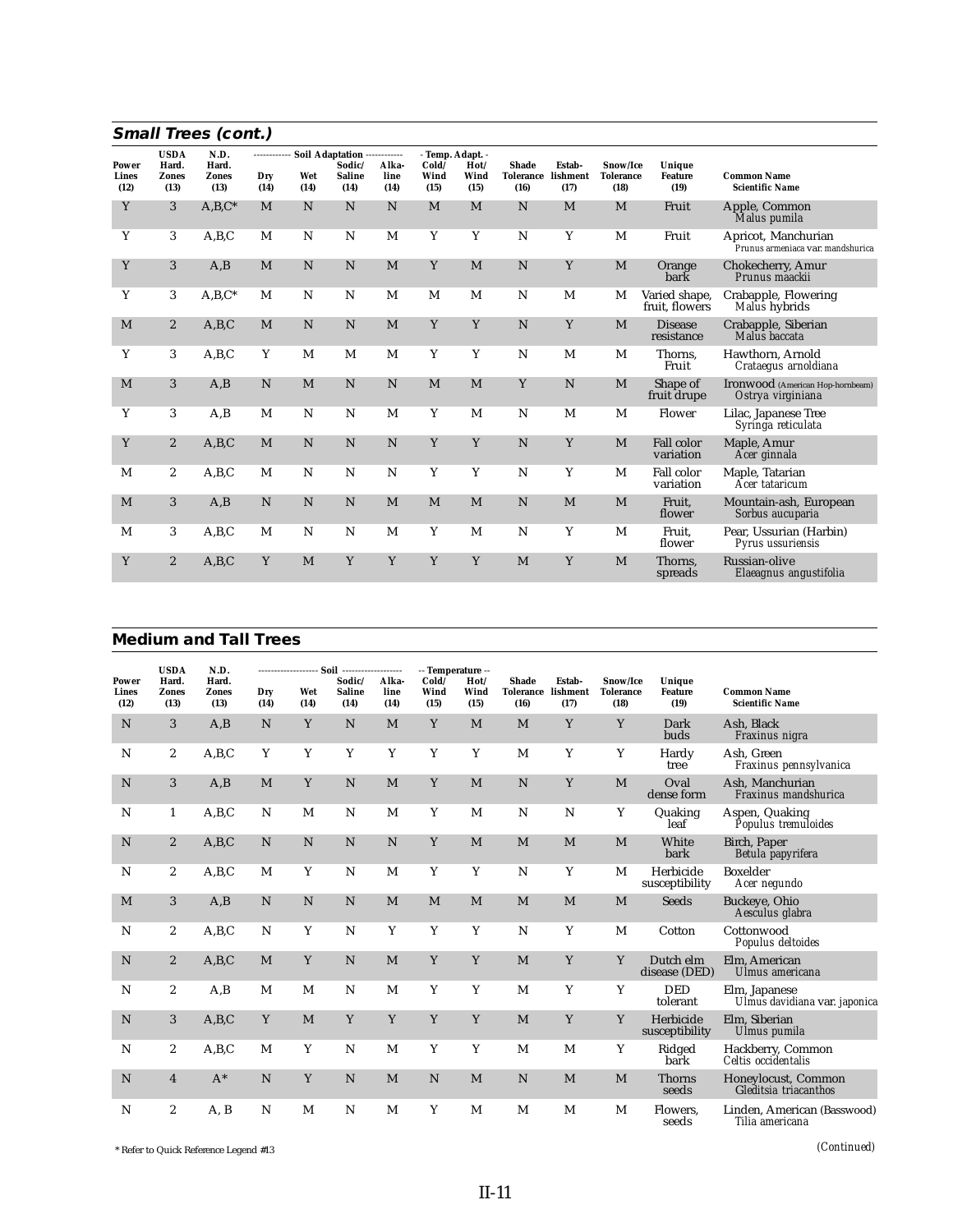# **Table 2-1. Quick reference guide to tree and shrub characteristics**

| <b>Common Name</b><br><b>Scientific Name</b> | 20<br>Year<br>Height<br>(1) | <b>Mature</b><br>Height<br>(1) | <b>Mature</b><br>Crown<br><b>Spread</b><br>(1) | Growth<br>Rate<br>(2) | Land-<br>scape<br>(3) | <b>Flower</b><br>(4) | Usable<br>Fruit<br>(5) | Fall<br>Leaf<br>Color<br>(6) | Wild-<br>Life<br>Cover<br>(7) | Wild-<br>Life<br>Food<br>(8) | Wind-<br><b>Breaks</b><br>(9) | <b>Forest</b><br><b>Products</b><br>(10) | <b>Suckers</b><br>(11) |  |
|----------------------------------------------|-----------------------------|--------------------------------|------------------------------------------------|-----------------------|-----------------------|----------------------|------------------------|------------------------------|-------------------------------|------------------------------|-------------------------------|------------------------------------------|------------------------|--|
| Linden, Littleleaf<br>Tilia cordata          | $18 - 20$                   | $30 - 45$                      | $20 - 30$                                      | MED.                  | Y                     | Y                    | $\mathbf N$            | BRN./<br>YEL.                | M                             | M                            | M                             | N                                        | M                      |  |
| Maple, Silver<br>Acer saccharinum            | 25-30                       | $40 - 65$                      | $30 - 50$                                      | <b>FAST</b>           | M                     | M                    | N                      | YEL.                         | M                             | M                            | M                             | M                                        | M                      |  |
| Oak, Bur<br>Quercus macrocarpa               | $18 - 20$                   | $40 - 70$                      | $35 - 60$                                      | <b>SLOW</b>           | Y                     | M                    | N                      | YEL./<br>BRN.                | M                             | Y                            | Y                             | Y                                        | N                      |  |
| Oak, Mongolian<br>Quercus mongolica          | 18-20                       | $30 - 50$                      | $30 - 40$                                      | <b>SLOW</b>           | Y                     | M                    | N                      | BRN./<br>PUR.                | M                             | Y                            | M                             | M                                        | N                      |  |
| Poplar, Hybrid<br>Populus hybrids            | $35 - 40$                   | $40 - 60$                      | $20 - 35$                                      | <b>FAST</b>           | M                     | N                    | $\mathbf N$            | BRN./<br>YEL.                | M                             | M                            | M                             | M                                        | M                      |  |
| Poplar, White<br>Populus alba                | 28-35                       | $40 - 60$                      | $35 - 50$                                      | <b>FAST</b>           | M                     | N                    | N                      | NONE/<br>YEL.                | M                             | M                            | Y                             | M                                        | Y                      |  |
| <b>Walnut</b> . Black<br>Juglans nigra       | $20 - 25$                   | $35 - 60$                      | $30 - 50$                                      | MED.                  | M                     | M                    | Y                      | BRN./<br>YEL.                | M                             | Y                            | N                             | Y                                        | N                      |  |
| Willow. Golden<br>Salix alba 'Vitellina'     | $20 - 25$                   | $40 - 55$                      | $40 - 55$                                      | <b>FAST</b>           | M                     | M                    | N                      | <b>NONE</b>                  | M                             | M                            | Y                             | M                                        | N                      |  |
| <b>Willow, Laurel</b><br>Salix pentandra     | $20 - 25$                   | $25 - 40$                      | $20 - 35$                                      | <b>FAST</b>           | M                     | M                    | N                      | <b>NONE</b>                  | M                             | M                            | Y                             | N                                        | N                      |  |
| Willow. Redstem<br>Salix alba 'Chermesina'   | $20 - 25$                   | $40 - 60$                      | $30 - 45$                                      | <b>FAST</b>           | M                     | M                    | N                      | <b>NONE</b>                  | M                             | M                            | Y                             | M                                        | N                      |  |
| Willow, White<br>Salix alba                  | $20 - 25$                   | $40 - 65$                      | $30 - 50$                                      | <b>FAST</b>           | M                     | M                    | $\mathbf N$            | <b>NONE</b>                  | M                             | M                            | Y                             | Y                                        | N                      |  |

### **Medium and Tall Trees continued**

#### **Conifers**

| <b>Common Name</b><br><b>Scientific Name</b>                     | 20<br>Year<br>Height<br>(1) | <b>Mature</b><br>Height<br>(1) | <b>Mature</b><br>Crown<br><b>Spread</b><br>(1) | Growth<br>Rate<br>(2) | Land-<br>scape<br>(3) | <b>Flower</b><br>(4) | <b>Usable</b><br>Fruit<br>(5) | Fall<br>Leaf<br>Color<br>(6) | Wild-<br>Life<br>Cover<br>(7) | Wild-<br>Life<br>Food<br>(8) | Wind-<br>Breaks<br>(9) | <b>Forest</b><br><b>Products</b><br>(10) | <b>Suckers</b><br>(11) |
|------------------------------------------------------------------|-----------------------------|--------------------------------|------------------------------------------------|-----------------------|-----------------------|----------------------|-------------------------------|------------------------------|-------------------------------|------------------------------|------------------------|------------------------------------------|------------------------|
| Arborvitae. American<br>Thuja occidentalis                       | $6 - 12$                    | $15 - 40$                      | $10 - 20$                                      | <b>SLOW</b>           | Y                     | $\mathbf N$          | $\mathbf N$                   | <b>NONE</b>                  | Y                             | M                            | N                      | M                                        | ${\bf N}$              |
| Arborvitae, Siberian<br>Thuja occidentalis 'Wareana'             | $6 - 12$                    | $10-18$                        | $10-18$                                        | <b>SLOW</b>           | Y                     | N                    | N                             | <b>NONE</b>                  | Y                             | M                            | M                      | N                                        | $\mathbf N$            |
| Douglas-fir, Rocky Mountain<br>Pseudotsuga menziesii var. glauca | $12 - 18$                   | $40 - 70$                      | $20 - 30$                                      | <b>SLOW</b>           | Y                     | M                    | N                             | <b>NONE</b>                  | M                             | M                            | M                      | M                                        | $\mathbf N$            |
| Fir, White (Concolor)<br>Abies concolor                          | $12 - 18$                   | $25 - 40$                      | $15 - 25$                                      | <b>SLOW</b>           | Y                     | M                    | $\mathbb N$                   | <b>NONE</b>                  | M                             | N                            | N                      | M                                        | ${\bf N}$              |
| Juniper, Rocky Mountain<br>Juniperus scopulorum                  | $10-12$                     | $20 - 40$                      | $12 - 20$                                      | <b>SLOW</b>           | M                     | N                    | $\mathbf N$                   | <b>NONE</b>                  | Y                             | Y                            | Y                      | Y                                        | $\overline{N}$         |
| Larch. Siberian<br>Larix sibirica                                | $16 - 20$                   | $30 - 60$                      | $15 - 25$                                      | MED.                  | Y                     | ${\bf N}$            | N                             | YEL.                         | M                             | N                            | M                      | M                                        | $\mathbf N$            |
| Pine. Jack<br>Pinus banksiana                                    | $10 - 14$                   | $25 - 50$                      | $20 - 30$                                      | <b>SLOW</b>           | M                     | M                    | $\mathbf N$                   | <b>NONE</b>                  | M                             | $\mathbf N$                  | M                      | M                                        | ${\bf N}$              |
| Pine. Limber<br><b>Pinus flexilis</b>                            | $12 - 20$                   | $30 - 45$                      | $15 - 30$                                      | MED.                  | Y                     | M                    | M                             | <b>NONE</b>                  | M                             | M                            | M                      | N                                        | $\mathbf N$            |
| Pine, Lodgepole<br>Pinus contorta var. latifolia                 | $12 - 20$                   | $25 - 55$                      | $15 - 25$                                      | MED.                  | Y                     | M                    | N                             | <b>NONE</b>                  | M                             | N                            | M                      | M                                        | $\mathbf N$            |
| Pine, Mugo<br>Pinus mugo                                         | $1 - 15$                    | $3 - 20$                       | $5 - 30$                                       | <b>SLOW</b>           | Y                     | M                    | N                             | <b>NONE</b>                  | M                             | N                            | M                      | N                                        | N                      |
| Pine, Ponderosa<br>Pinus ponderosa                               | $16 - 20$                   | 50-70                          | $25 - 30$                                      | MED.                  | Y                     | $M$                  | N                             | <b>NONE</b>                  | M                             | N                            | Y                      | Y                                        | $\mathbf N$            |
| Pine. Scotch<br>Pinus sylvestris                                 | $14 - 16$                   | $25 - 50$                      | $20 - 35$                                      | MED.                  | Y                     | M                    | N                             | <b>NONE</b>                  | M                             | N                            | Y                      | Y                                        | $\mathbf N$            |
| Red-cedar. Eastern<br>Juniperus virginiana                       | $10-12$                     | $30 - 45$                      | $15 - 30$                                      | <b>SLOW</b>           | M                     | ${\bf N}$            | $\mathbf N$                   | <b>NONE</b>                  | Y                             | Y                            | Y                      | Y                                        | ${\bf N}$              |
| Spruce, Black Hills<br>Picea glauca var. densata                 | $16 - 20$                   | $30 - 60$                      | $15 - 25$                                      | MED.                  | Y                     | M                    | M                             | <b>NONE</b>                  | Y                             | N                            | Y                      | Y                                        | N                      |
| Spruce, Colorado (Blue)<br>Picea pungens                         | $16 - 20$                   | $30 - 65$                      | $15 - 25$                                      | MED.                  | Y                     | M                    | M                             | <b>NONE</b>                  | Y                             | $\overline{N}$               | Y                      | Y                                        | N                      |